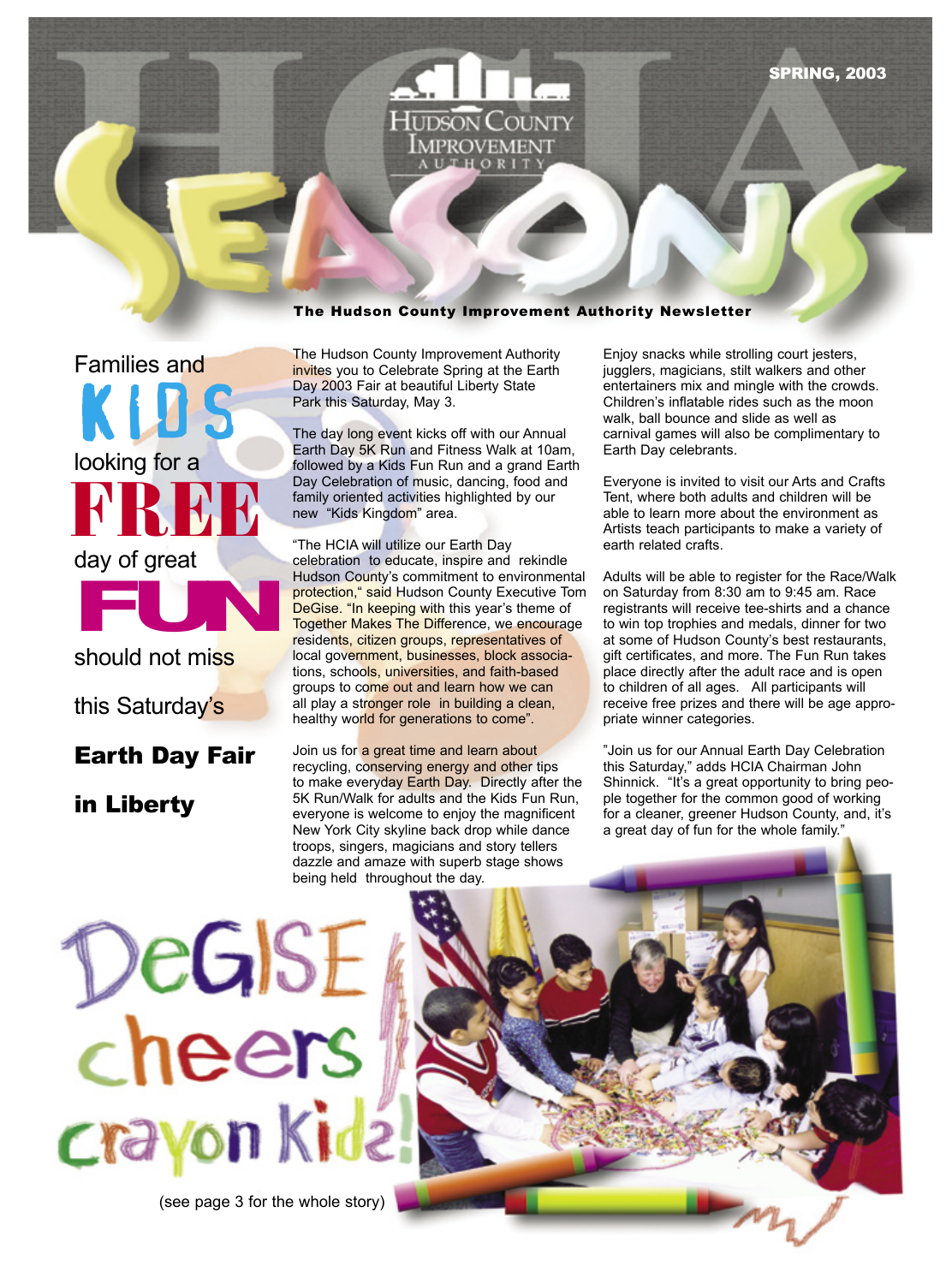

# **Irman FOR HUDSON**

**The Co** 

By John L. Shinnick **HCIA Board Chairman** 

**TAXPAYERS** 

**WORKING** 

**TOGETHER** 

The Hudson County Improvement Authority is an independent agency with enormous responsibilities that impact every county resident. That's why it's important to have a good working relationship with our new county administration.

Everyone at the HCIA is very proud of the agency's record of managing environmental and solid waste issues efficiently, stimulating the construction of thousands of units of affordable housing, and providing key financing that makes new agencies like the North Hudson Regional Fire & Rescue possible.

From his first day in office last year, County Executive Tom DeGise has provided the leadership necessary to make the HCIA even more vital to the future of Hudson County.

Today the HCIA is evolving. We're working to meet the demands of a struggling economy by focusing on economic development efforts that will stimulate new jobs and new tax ratables. Our agency is working on two exciting opportunities in West Hudson - the development of the Harrison riverfront and the redevelopment of the Koppers Koke site in Kearny.

I know I speak for every HCIA Commissioner when I say that we are very pleased to be working closely with County Executive DeGise and his administration. I'm sure that we'll continue to build on this trust and cooperation to the benefit of every Hudson County municipality.



# **HCIA Board Appoints New** Management **Team**

There's a new management team at the HCIA helm this year and the emphasis is on reducing costs and increasing efficiency.

The HCIA Board of Commissioners appointed Norman M. Guerra **Executive Director and William Netchert** as the agency's Chief Counsel, succeeding Tom Calvanico and Robert Barry who both left to pursue new opportunities.

"Norman Guerra and Bill Netchert bring a wealth of management, environmental, legal and governmental expertise and our Board is very pleased with their leadership," says HCIA Chairman John Shinnick. "The Board also appreciates the contributions that Tom and Bob made."

Widely regarded as one of New Jersey's top managers of environmental agencies, Norman Guerra served as Executive Director of the Jersey City Incinerator Authority from 1985 through 2002. Guerra directed a staff of 140 employees and managed a \$27 million budget and was credited for starting an innovative program that helped disabled people gain jobs. He navigated the JCIA through a series of mayoral administrations, operating the agency with the highest professional and ethical standards at all times.

Few attorneys can match Bill Netchert's extensive record of public service. The lifelong Jersey City resident served as an Assistant County Counsel for 25 years and the Jersey City Planning Board Attorney for 13 years. He is a former Board of Education Member and former Director of the Hudson County chapter of the American Red Cross. A graduate of Fordham Law School, Saint Peter's College and Prep, Netchert is the President-elect of the Hudson County Bar Association and a partner in Netchert, Dineen and Hillmann, a law firm with offices in Hudson and Bergen counties.

Guerra and Netchert are leading the HCIA through a number of cost reduction measures. Working with the Board of Commissioners, they have reduced outside consulting costs by \$600,000 and introduced a new level of enforcement at solid waste transfer stations to ensure that garbage haulers report tonnage properly. The new system could save taxpayers millions of dollars.

## Old Cell Phones Become New Lifeline

The Hudson County Improvement Authority has adopted an innovativ Cell Phone Collection Program which has the potential to be a<br>lifesaving tool for battered women facing emergency situations.

The HCIA urges residents to donate working cell phones to the<br>program. These old phones will be made operable for 911<br>calls through a partnership with other county agencies and<br>the Motorola Corporation. To donate or learn



Call us at 201.795.4555 or visit us at: www.hcia.org

574 Summit Avenue, 5th Floor, Jersey City, NJ 07306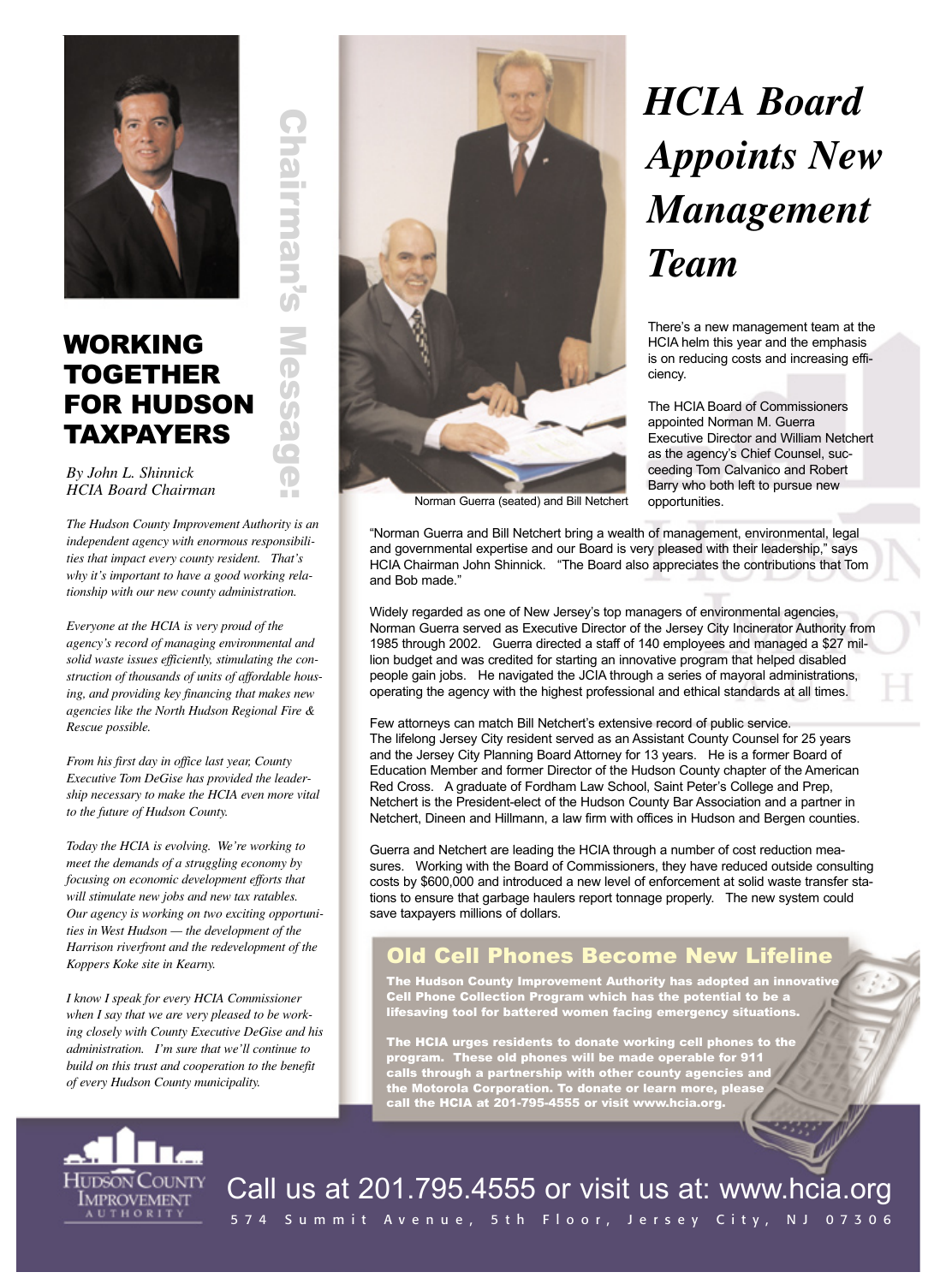# Household Hazardous Waste Collection is BIG Success!

Residents were provided a free, safe and easy way to rid their homes of potentially dangerous substances and materials which are not only capable of causing serious bodily harm, but also pose a threat to our environment during The HCIA sponsored Semi-Annual Household Hazardous Waste Collection Days

On April 5 and April 13, 2003, Hudson County residents utilized four convenient drop-off locations throughout the county to dispose of hazardous materials from their homes, basements, garages and work places. Municipalities also participated in the program.

HCIA Executive Director Norman Guerra said that over 61,000 pounds of hazardous materials were collected this year and more than three million pounds had been collected since the program started.

Residents who did not participate in the event will have a second opportunity in the Fall. The HCIA will sponsor Household Hazardous Waste Collection Days again on Saturday, October 11, 2003 in Jersey City and Kearny. The program will take place in Bayonne and Union City on Sunday, October 19, 2003. Please visit the HCIA web site at www.hcia.org or call our environmental hot line at 1(800) 540-0987 for additional information.



HCIA Contractor handles paint containers dropped off by residents.

## **RECYCLED PAINT FOR NON-PROFITS, SCHOOLS & CHURCHES**

Buckets of old latex paint collected during the Spring Household Hazardous Waste Collection Days are reprocessed and provided free of charge to many Hudson County schools, churches and non-profit organizations. The recycled paint is available in beige and three shades of gray. For more information, call the HCIA at (201)795-4555.

# Students Recycle Thousands of **Crayon**

Students throughout Hudson County recently got involved in an HCIA community outreach program to celebrate America Recycles Day.

A little known fact is that crayons are a petroleum product and take years to biodegrade. Students did their part to make the earth more environmentally safe by participating in the HCIA sponsored Crayon Recycling Program. County wide, there were over 1,500 pounds of old, broken crayons donated during the community service event.

Student efforts did not go unrewarded. The old crayons were recycled into brand new multicolored crazy crayons and distributed back to all participants. And one lucky group of West New York fourth and fifth graders were treated to a pizza party by HCIA staff and County ExecutiveTom DeGise on April 4. The kids had some fun with the County Exec and the crayons (see photo on page 1) and later posed for this terrific "class picture."



#### Participating Schools

**Bayonne Midtown** Mount Carmel PS#14 Robinson St. Andrew's St. Vincent's Star of the Sea **Washington** Woodrow Wilson

**Secaucus** Huber Street

Jersey City PS# 17 PS# 28 PS# 42 It Takes A Village St. Aedan's St. Aloysius Saints John and Ann St. Nicholas St. Paul of The Cross

North Bergen St. John Nepomucene

#### Union City

**Edison Jefferson** Robert Walters St. Augustine's **Wilson** 

Weehawken Roosevelt **Wilson** 

West New York Our Lady of Libera PS# 3